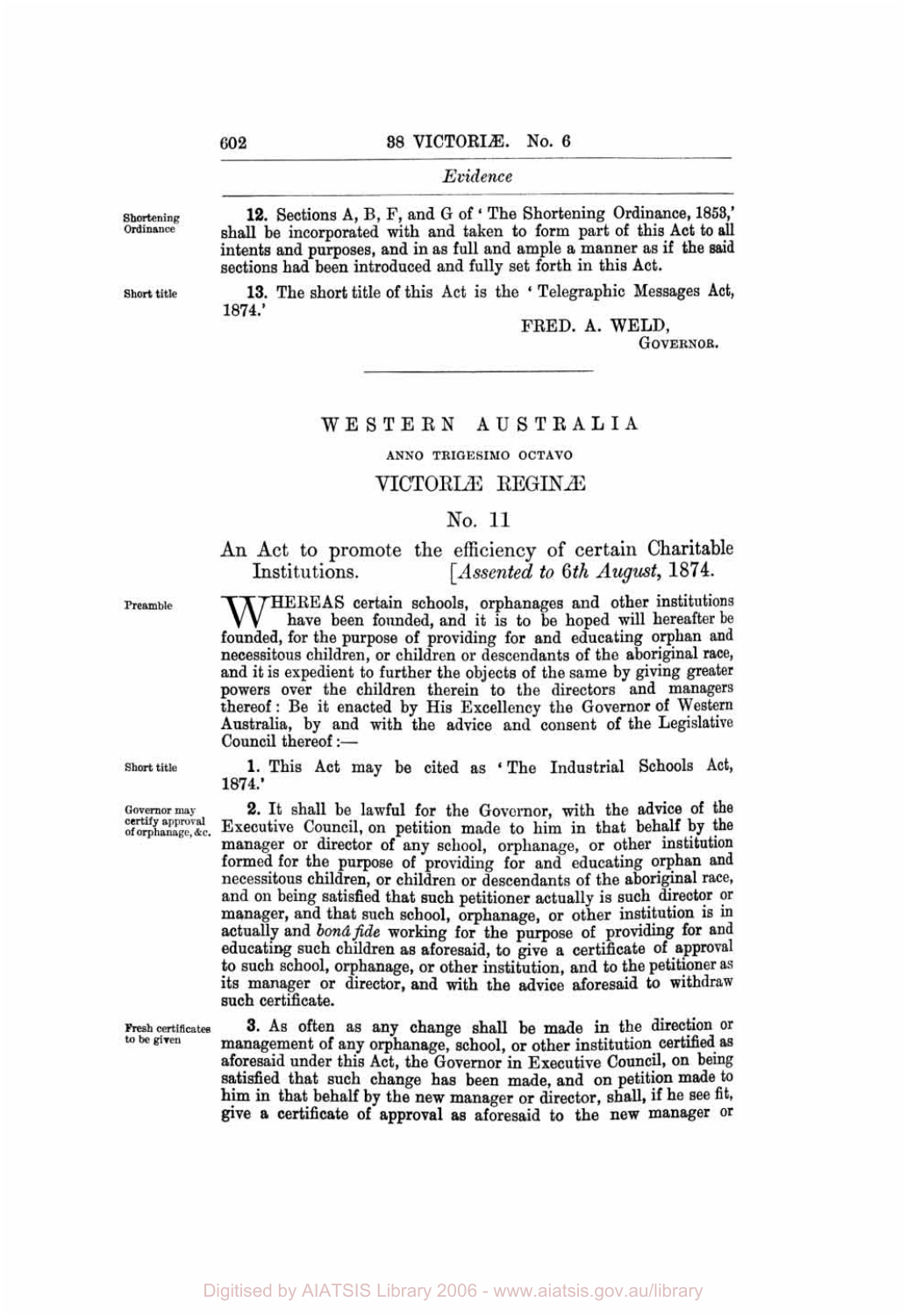director and withdraw the certificate from those, if any, who have Certificates may ceased to be managers or directors.

**4.** The fact of the granting of such certificate, or of the withdrawal Certificate to **be**  of the same, shall be published in the 'Government Gazette,' and the Published in production of a copy of the ' Gazette ' notifying that **any** such certificate **Gazette'**  has been granted or withdrawn shall be *primâ facie* evidence of the fact of such grant or withdrawal.

**5.** Every infant voluntarily surrendered by its parent or guardian **Infant sur**by any instrument in writing signed by such parent or guardian to the rendered by parent or guarcare of the certified manager or director as such of any school, or- dian to manager phanage, or other institution certified as aforesaid, or (in case of a *dc., to be re*child or person of the aboriginal race, or a descendant of the aboriginal **tained in custody**  race, and apparently under the age of twenty-one years) every child or <sup>of manager</sup> person voluntarily surrendering himself or herself, or being surrendered by **any** parent or apparent guardian or friend, or any infant of **any**  race being apparently an orphan and without a guardian, taken **into**  any such institution, shall, until the attainment of the age of twentyone, or if the infant, child, or person as aforesaid was received for **a**  term expiring at an earlier age then until the expiration of the latter term, be and continue *to* be in the custody of the certified manager or director for the time being of such school, orphanage, or other institution, who, as such, shall have all the powers and privileges of a father over and in respect of such infant to the exclusion of its natural guardian, and shall be and be deemed to be the lawful guardian of such infant to all intents and purposes : Provided that if any female **Proviso as to** infant shall marry before attaining the age of twenty-one years, the  $\frac{\text{ftt}_{\text{mantvis}}}{\text{martvinc}}$ infant shall marry before attaining the age of twenty-one years, the powers of such manager or director over such infant shall cease. And the mother of any infant may, with the sanction of a Justice of the When a mother Peace in writing under his hand, lawfully surrender it to the care of  $_{\text{mag}}^{\text{of such an infit}}$ Peace in writing under his hand, lawfully surrender it to the care of <sub>may surrender</sub> the certified manager or director as such of any school, orphanage or such infant other institution certified as aforesaid for the purposes of this section, when the father is, from habits of drunkenness, conviction for felony or long-continued absence, unable or unwilling to maintain such child, and the mother has in fact the sole charge or care of it.

certified school, orphanage or other institution as aforesaid to apprentice all infants surrendered to him or taken into any such institution as aforesaid, and any juvenile offender as in this Act mentioned, in such manner and at such times as shall seem *to* him expedient, either to some trade or as agricultural or domestic servants or to the sea service. Every indenture or deed-poll of apprenticeship made by the Instrument of certified manager or director as such of any such certified school or apprenticeship certified manager or director as such of any such certified school, or- **apprenticeship**  phanage or other institution as aforesaid, in which instrument the party apprenticed or intended so to be shall be described as an infant under the care and protection of the certified manager or director of such school, orphanage or other institution as aforesaid shall be taken to be a valid apprenticeship of the party so described for the **term**  mentioned therein, and the party's age and the fact of his or her having been surrendered to the care and protection of such certified manager or director of such certified school, orphanage or other institution as aforesaid shall be taken to be true respectively until the contrary is proved. And every such deed-poll or indenture made as **6.** It shall be lawful for any certified manager or director of any **Manager may apprentice infant** 

**be withdrawn**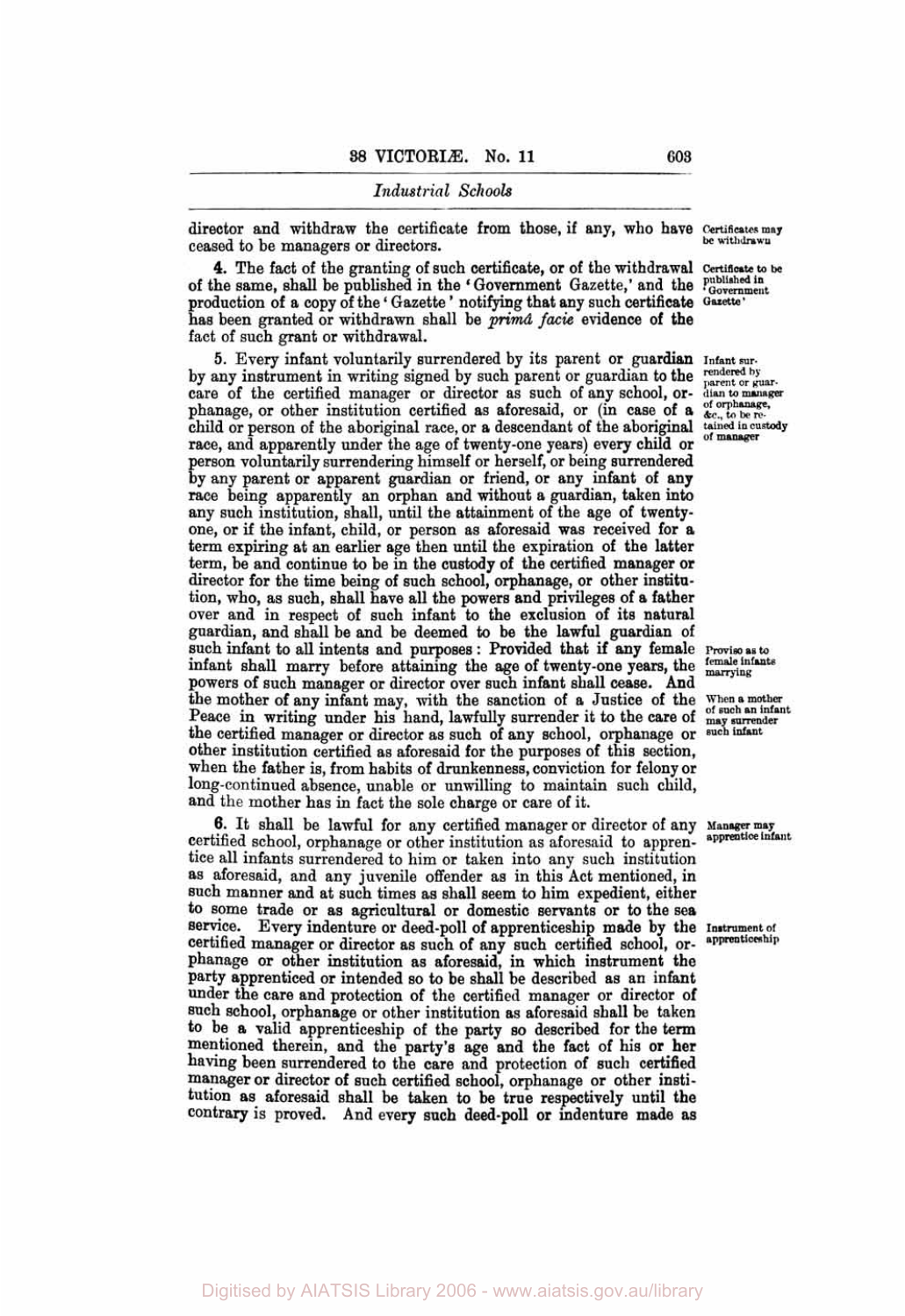**Remedies for enforcing** 

Proviso

**Proviso** 

**Certified manager may exonerate himself from guar - dianship** 

**Cases when cer- tided manager,**  *&c.,* **shall be ed to be lawful guardian** 

**Youthful offender to be sent to institution** 

**Religious per- suasion** *of* **youth**ful offende

aforesaid shall be capable of being enforced by or against any certified manager or director for the time being of such certified school, orphanage or other institution **as** if he had been a party thereto: Provided that no infant under the age of twelve years shall be apprenticed, nor shall any female infant be apprenticed for a term to extend beyond the day of her marriage : Provided also that the consent in writing of the parent or guardian of every juvenile offender not being of the aboriginal race shall, if possible, be obtained to such apprenticeship ; and if it be not possible to obtain such consent, owing to the absence or non-existence of a parent or guardian, the consent of the Governor, signified in writing by the Colonial Secretary, shall be obtained.

**7.** It shall he lawful for any certified manager or director of **any**  certified school, orphanage or other institution at any time after any infant has been surrendered to him as aforesaid to exonerate himself from any chargeability, liability or duty in respect of and from **any**  power over such child, by giving notice of his intention to do so to the parent or other person compellable by law to maintain and provide for such child ; and thereupon all rights over and liabilities in respect of such infant shall revive : Provided, however, that when **any** infant has been apprenticed in pursuance of this Act such apprenticeship shall not be in any way affected by anything done in pursuance **of** this section.

**8. In** any case in which any infant shall have for three consecutive months after the passing of this Act been under the actual care of the certified manager or director **as** such of any school or orphanage Or other institution certified as aforesaid, the certified manager or director for the time being of such school, orphanage or other institution shall be deemed to be the lawful guardian of such infant as against every person to the same extent, and with the same powers in every respect, as if such infant had been voluntarily surrendered in writing to such manager or director under the fifth section.

And whereas it is highly expedient that such institutions be used as far as possible as reformatories for juvenile offenders : Be it further enacted as follows :-

**9.** Whenever any offender (being a male under the age of fourteen years or being a female under the age of sixteen years) is convicted on information or indictment or in a summary manner of an offence punishable with penal servitude or with imprisonment, and is sentenced to be imprisoned or kept in penal servitude for **a** longer term than three days, the Governor in Executive Council may by writing under his hand order and direct such offender to be sent to **any** such institution **as** aforesaid **as** shall be willing to receive such offender, and to be there detained for a period of not less than two years and not more than five years, and such period shall not in case of **a** male extend beyond attaining the age of fourteen years, **nor** in case of a female extend beyond her attaining the age of sixteen years.

**10.** The particular institution to which such **youthful** offender is to be sent shall be **as** far **as** possible one conducted in accordance with the religious persuasion to which such offender appears to belong.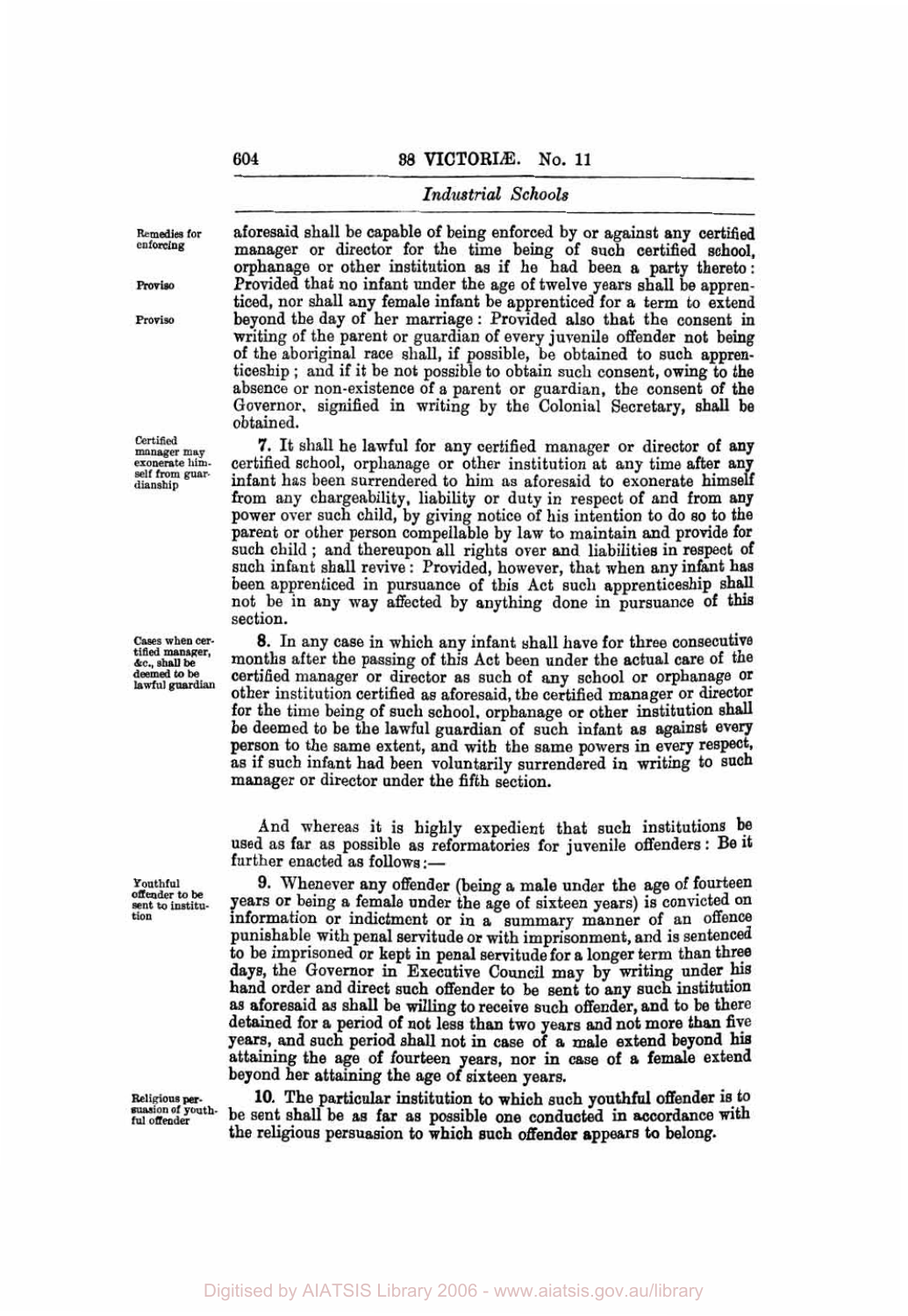**11.** It shall be lawful upon the representation of the parent, Religious assist-<br>guardian, or nearest adult relative of any such offender detained in any <sup>ance or instruc-</sub></sup> such institution for **a** minister of the religious persuasion of such offender, at certain hours of the day which shall be fixed by the Governor in Executive Council for that general purpose, to visit such institution for the purpose of affording religious assistance or instruction to such offender.

offender ordered and directed to be sent to any such institution shall offender **on** receipt of the authority of the Governor signified in writing deliver such offender to the custody of the certified manager or director of such institution as aforesaid in which he or she is to be detained, together with the warrant or order in pursuance of which such offender was imprisoned and is to be sent to such institution. **12.** The keeper of every prison having in his custody any youthful **Gaoler to hand** 

**13.** The Governor may by order or license signified by the Colonial Secretary in writing at any time direct any offender to be discharged *southful* from any such institution, or removed from **any** such institution to another, or remitted *to* prison for the whole or any portion of the period of his or her original sentence, or permitted to live with any trustworthy and respectable person named in such license, and may from time to time revoke or vary any such license.

**14.** The time during which a youthful offender is absent from such **Permitted** intuition in pursuance of a license under the last section shall, except **properties** institution in pursuance of a license under the last section shall, except where such license has been forfeited by misconduct, be deemed to be **part of sentence**  part of the time of his or her detention in such institution, and at the expiration or other sooner determination of the time fixed by such license, such offender shall be disposed of as the Governor shall by order signified as aforesaid direct.

with whom he or she is placed or permitted to live in pursuance of this offender escaping with whom he or she is placed or permitted to live in pursuance of this offender escaping Act shall be deemed to be guilty of **an** escape from lawful custody on a criminal charge. **15. Any** youthful offender escaping from **the** person or institution **Youthful** 

**16.** Every person who commits any of the following offences

- $(1)$  Knowingly assists or induces, directly or indirectly, an offender detained in such institution to escape thereform or from the person with whom he or she is permitted to live :
- **(2)** Knowingly harbours, conceals, or prevents from returning to the institution any offender who has escaped from **any** such institution or from the person with whom such offender is permitted to live :

shall **on** summary conviction before **any** two or more Justices of the Peace be liable to a penalty not exceeding twenty pounds, or at the discretion of the Justices to be imprisoned for any term not exceeding six calendar months with or without hard labour.

youthful offenders of this Act be deemed to be a legal public gaol and guol, sec., for prison within the provisions of the enactments for the time being **offenders**  relating to gaols and prisons. **17.** Every such institution shall for all the purposes relating to **institution to be** *for* 

Licenses for

**Aiding offender**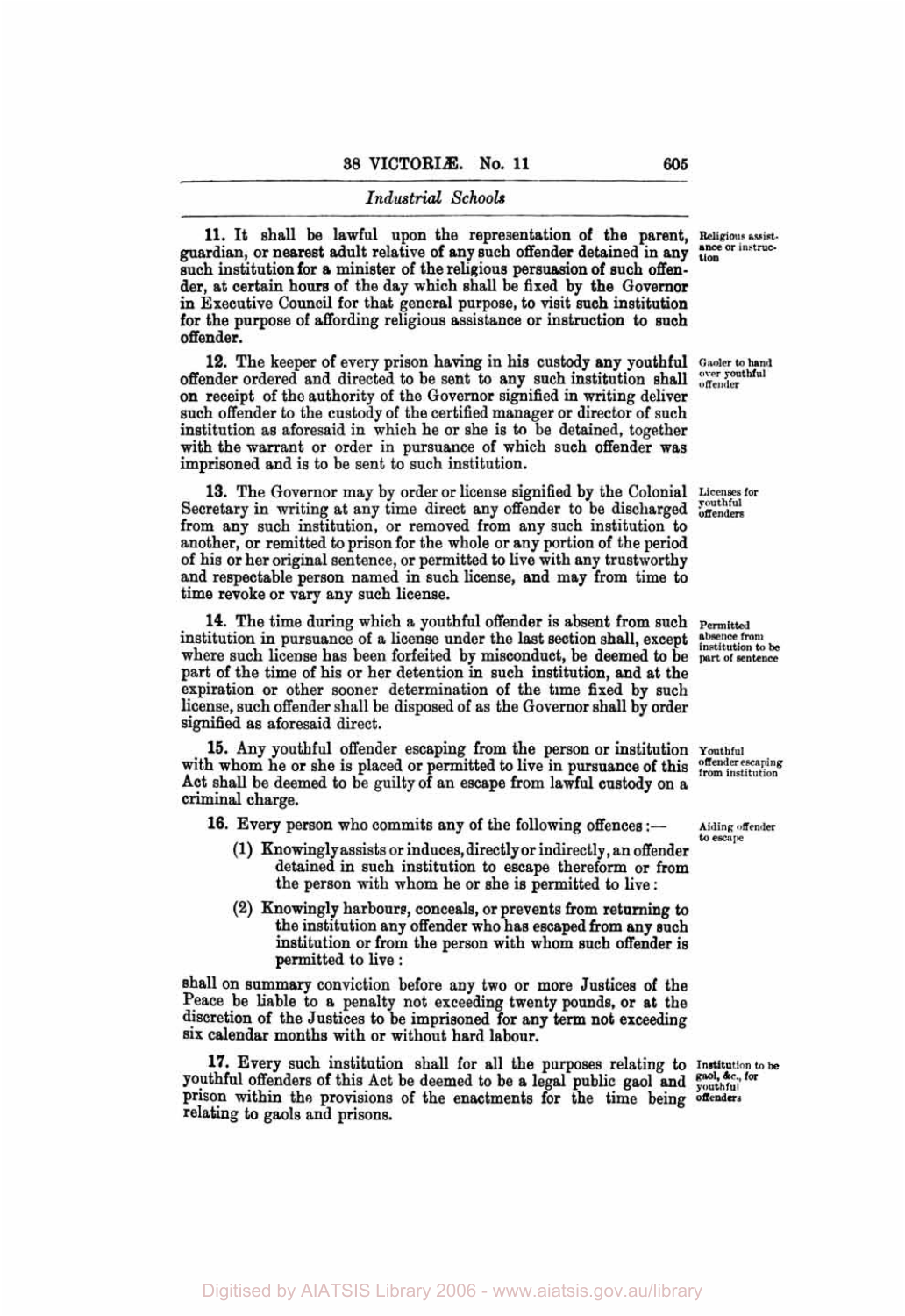**Duty of** Magis. trates **as to native children or crossbreeds apparently under 12 years of age** 

**18.** If it shall be represented to any Justice of the Peace that there is in his district any person descended from the aboriginal race being a child apparently under the age of twelve years who is not living under the care or guardianship of either father or mother, it shall be the duty **of** the said Magistrate to make inquiry concerning the child referred *to,*  and if after careful inquiry it shall be found that the child is not living under the care or guardianship of either father or mother, it shall then be lawful for the said Magistrate to assume the guardianship of such child in the name of the Government and to hand him or her over to the care of some person who holds *a* certificate of approval from **His**  Excellency the Governor as manager of a school or institution for maintaining and teaching descendants of the aboriginal race.

19. The word 'infant' in this Act shall mean infant, child or person.

**20.** It shall be incumbent on the managers of every school, orphanage or institution formed for the purpose of providing for and educating orphan and necessitous children or children or descendants of the aboriginal race, who shall receive children for the maintenance of whom public funds shall be expended, to make whenever requested by the Governor so to do, a return to the Colonial Secretary, showing the proceedings of such school, orphanage or institution, and such return shall be placed on the table of the Legislative Council within seven days after the commencement of the session next succeeding the date **of** such return. **Any** such institution **as** aforesaid shall at all reasonable times be open to inspection by **any** person authorised by the Government to inspect the same.

FRED. A. WELD, GOVERNOR.

# WESTERN **AUSTRALIA**

### **ANN0 TRIGESIMO OCTAVO**

### VICTORIÆ REGINÆ

#### No. **12**

**An** Act for preventing the further spread of the Spanish Radish and Scotch Thistle.

*[Assented to 6th August,* 1874.

 $JHEREAS$  it is desirable that measures be taken to prevent the further diffusion of the Spanish radish and Scotch thistle throughout the Colony : Be it therefore enacted by His Excellency the Governor of Western Australia and its Dependencies, by and with the advice and consent of the Legislative Council thereof, as follows :-

**1.** If at any time after the passing of this Act any **owner** or occupier of **land upon** which land or upon the adjacent half of **any** road of the plants commonly known in the said Colony as the Spanish radish or Scotch thistle shall be growing, shall not, within three months after

## **Interpretation clause**

**Return to be made** *to* **Govern- ment when required** 

**Preamble** 

**owner or occupier of** land **to destroy Spanish radish or** Scotch **thistle**